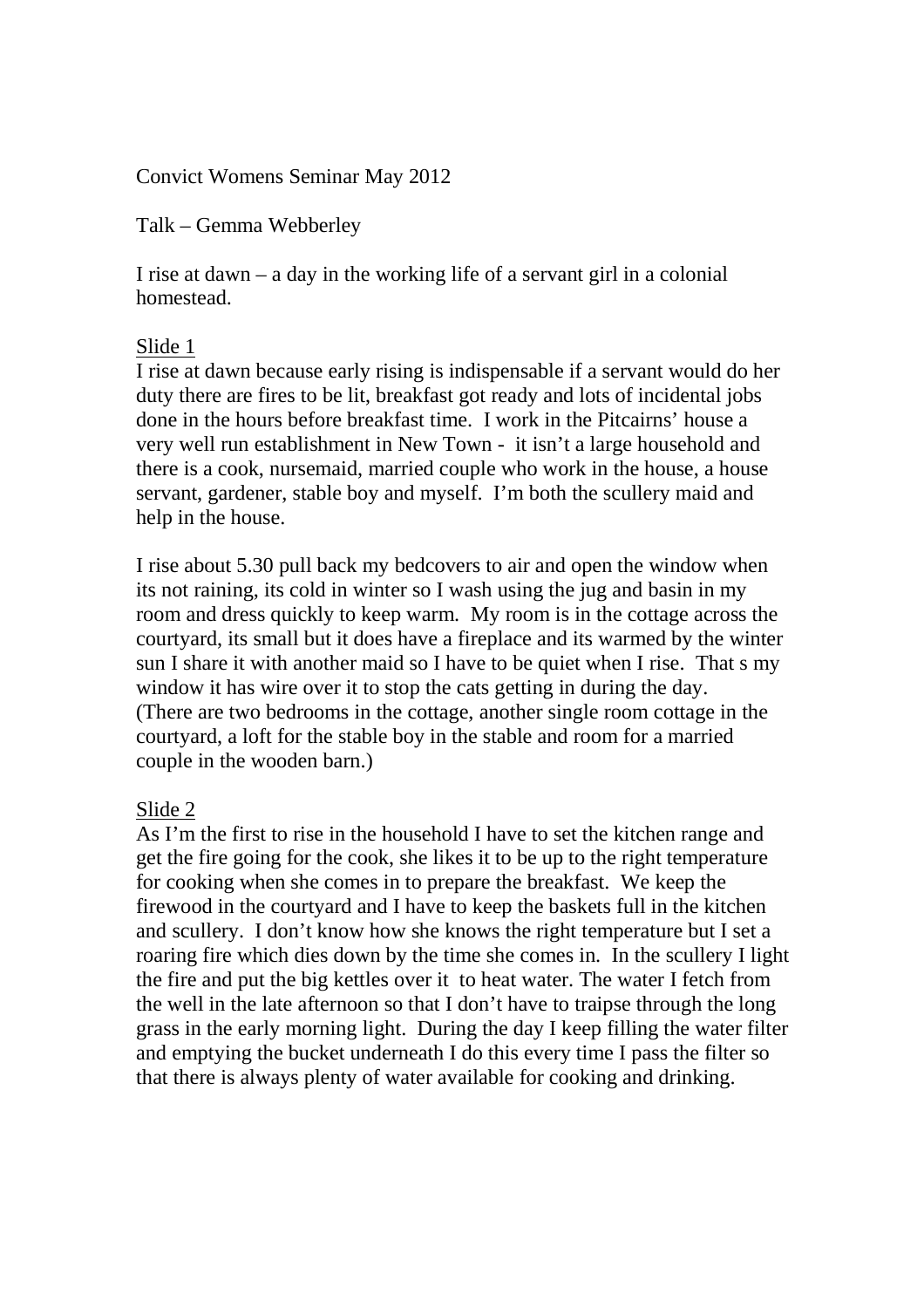## Slide 3

I go through into the big house and get the fire going in the breakfast room it has to be nice and warm by the time the family rises after this I set and light the fire in the family morning room. I can go into this room across the courtyard so I don't disturb the family who are still sleeping. It's a pretty room painted with palm trees from the floor to the ceiling and gets lots of morning sun but it still needs a fire in winter. I have to tidy this room whilst I'm there so that's ready for the family to use after breakfast. I sweep the hearth and dust the furniture. I use a feather duster for the frames and chair covers and a cloth duster for the furniture. I have to work quickly as there is more to do.

The cook is in the kitchen when I pass through preparing the breakfast but before I set the table for the family I have to clean the front hall and the front steps. I close the door to the bedrooms so as not to wake the family and sweep the oilcloth and floor in the hall and dust the furniture. The front verandah is next its sandstone so I only have to sweep it and the stairs, we only scrub it once a month and it's a hard job down on your hands and knees.

#### Slide 4

The table is prepared and set in the breakfast room and I lay a crumb cloth underneath the table it makes it easier to clean up and can be taken outside afterwards and shaken. The cook always checks that I've laid the table properly it has to be just so. I don't serve the breakfast another maid does this but I help the cook make the toast and set the butter in clear fresh water.

## **Slide 5**

Whilst the family are having breakfast I go down to their bedrooms I have to go through the courtyard and up the small hallway so as not to be seen by the family and I open the windows and lay the bed clothes out to air. The feather mattresses are turned and plumped up on the beds, they feel so soft not like my straw one.

#### Slide 6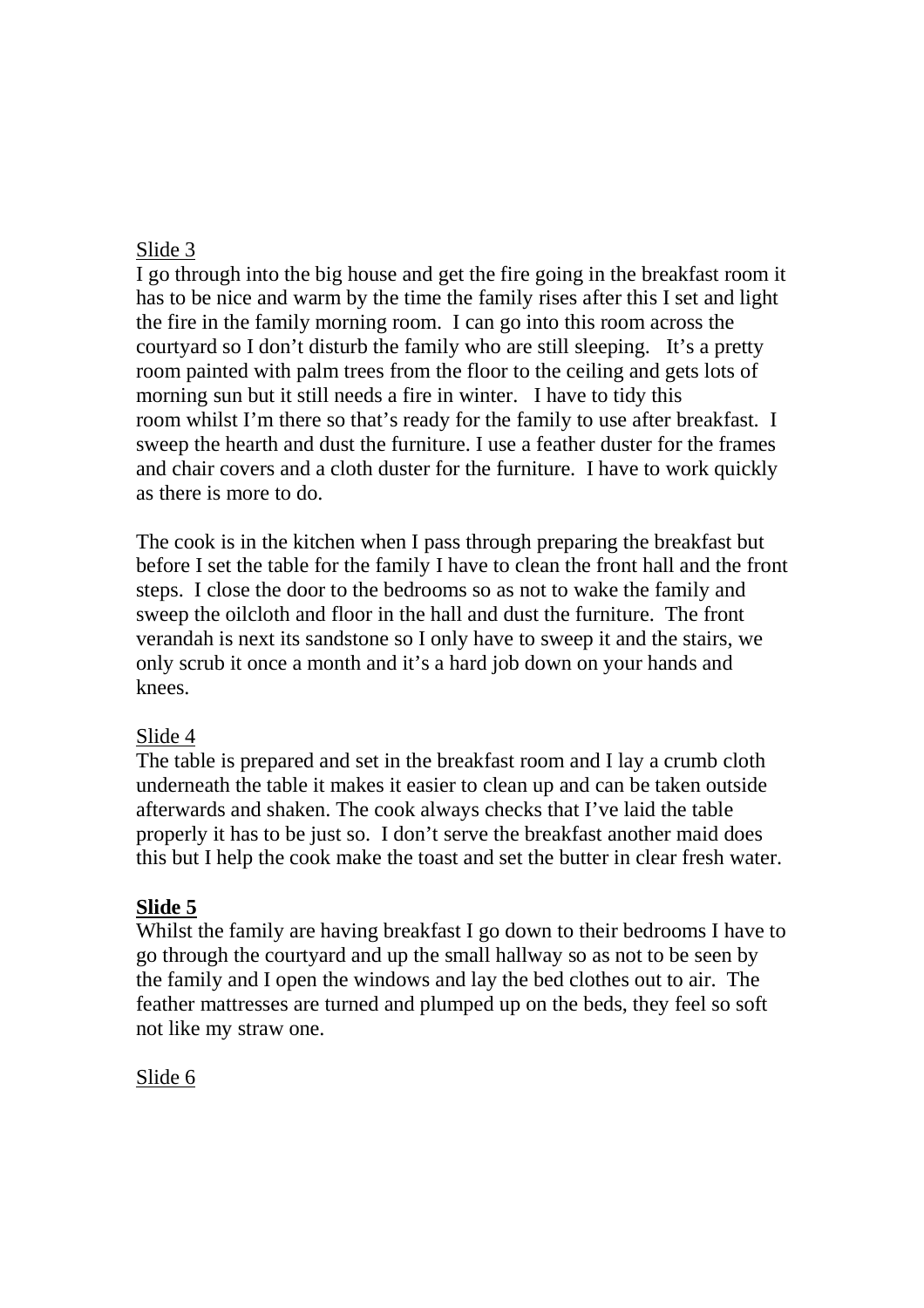I have to empty the chamber pots there are four of them and its four trips down to the outside privy. We have two privy's down behind the stable building, one for the man servants and one for the female servants.

### Slide 7

 It gets quiet smelly down there and every few months the stable boy has to dig out the pit and bury the waste over in the paddock. I'm pleased I'm not the stable boy. I bring more water from the well to fill up the jugs in each bedroom and rinse the chamber pots before putting them back in. Its my job to clean the bidet as well.

The housemaid helps me now and we get the beds made and the rooms dusted the fireplaces are swept but won't be set and lit again till later in the day ready for the evening. That's when we light the fires and lay the bedclothes out and put stone hot water bottles in the beds to warm them.

When we get back to the kitchen the family has finished their breakfast and we can clear the table, it's not my job to carry the china I get the crumbs off the table and pick up the crumb cloth from the floor and take it outside to empty. I do get to wash the dishes in the stone sink in the scullery you have to be very careful not to chip the cups.

## **Slide 8**

When all this is done its time for our breakfast. We sit in the kitchen at the pine table for our meal there is the cook, housemaids, scullery maid, groomsman and stable boy. We have lots of hot tea and toast and oats that have been slowly cooking whilst we did our work and there's honey as well. Cooks says we need a good hot breakfast so that we can work hard all day. Nothing is wasted even the scraps are given to the cats or taken down to the chicken house after breakfast. Cook says the cats are the most important members of the household as they catch any mice that come in from the fields. I think they are a bit lazy as they hang around the courtyard all day sunning themselves.

## **Slide 9**

I like going to the chickens in summer but not so much in winter, the chicken coop is down near the stables, there's a high wooden fence to keep them from wandering around the garden but it gets very muddy and smelly. If you climb on the fence you can see right down to Cornelian Bay and you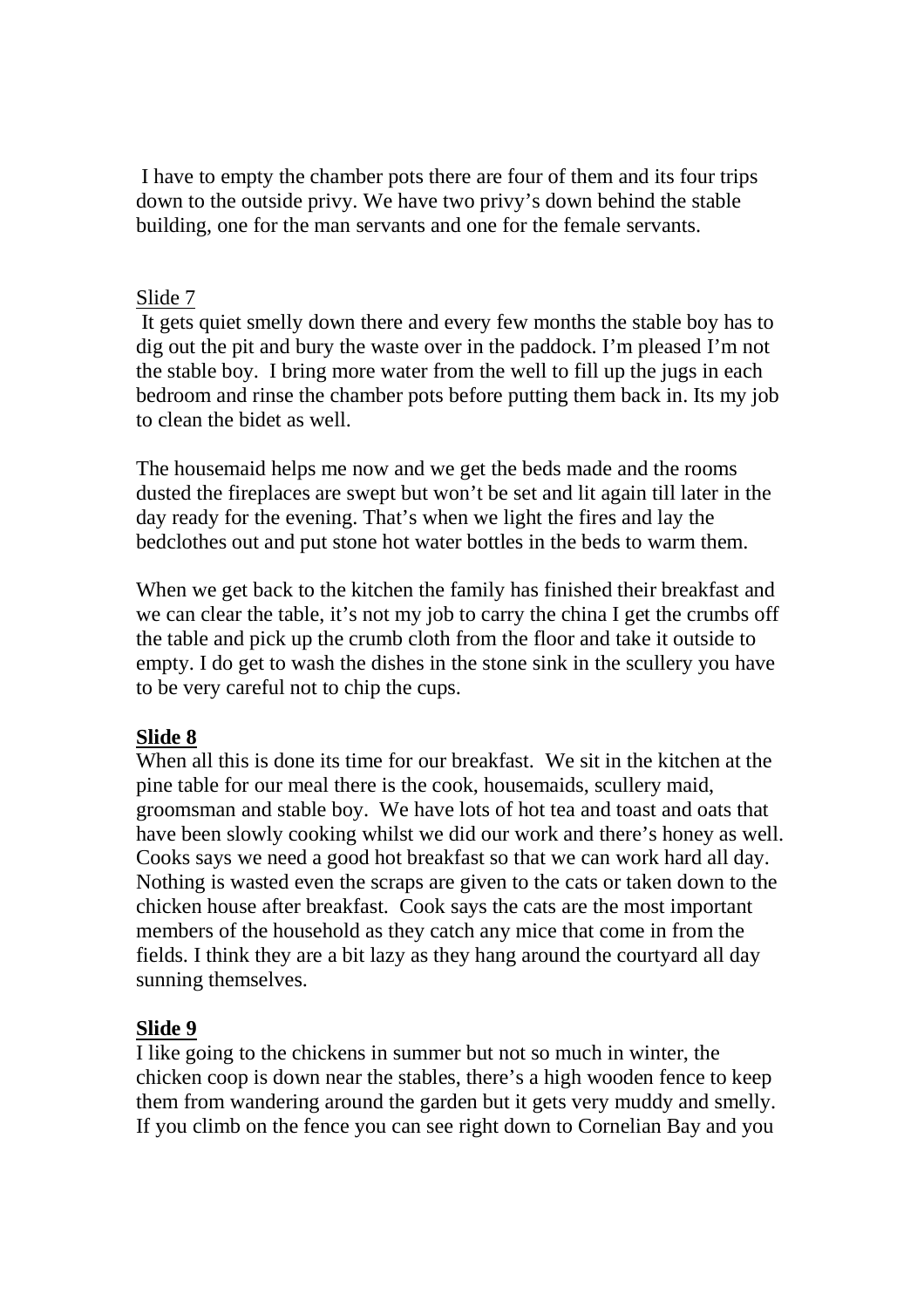can smell the gum trees. I can hear the chickens from my room they are so close and the rooster crows at dawn so I know its time to rise. The stable boy collects the eggs and brings them up to the big house I have to wash them and lay them in straw in the cellar.

After breakfast I clean the candlesticks and trim the lamps. Once a month we spend a day making candles and boil the lamp wicks in vinegar. I'm always busy it pays not to look idle or the cook and head maid will find things for you to do. Cook is always needing things to bought up from the cellar and its such a small winding staircase to go down and you have to take a candle to be able to see.

#### **Slide 10**

I have special jobs to do each day, Mrs. Pitcairn is very organized and likes the household to run smoothly. Monday is wash day and we all pitch in to help, the linen is changed on the beds, clothes collected and buttons and ribbons removed before washing. The copper is lit nice and early ready for the washing. We do this in the courtyard, water is bought from the well in big buckets by the stable boy and Jacob the gardener. We all have our own duties I keep the fire going under the copper we take it in turns using the dolly that's hard work. and help with putting the washing through the mangle and pegging the washing out on the drying lawn. Jacob brings in potatoes from the garden which are peeled and grated under water and left to make a thick paste which is used to starch the clothes. If there is lots of washing we have to lay some clothes over the bushes to dry I always put it over the lavender so that it smells nice. In summer the washing can come in early and be ironed on the kitchen table or a plank that is put between two chairs but in winter it doesn't always dry and we have to hang it under the verandah and around the kitchen. By the end of wash day the courtyard cobbles are very wet and slippery and you have to be careful where you tread.

#### **Slide 11**

Wednesday we clean the bedrooms on Thursdays the drawing room and Friday the dining rooms and plate, Saturday the hallways and kitchen. The stone floor in the kitchen is swept and scrubbed my hands are red and sore by the time we are finished. We sprinkle the carpets with damp tea leaves to lay the dust before brushing them. And in the evening we have to bring in